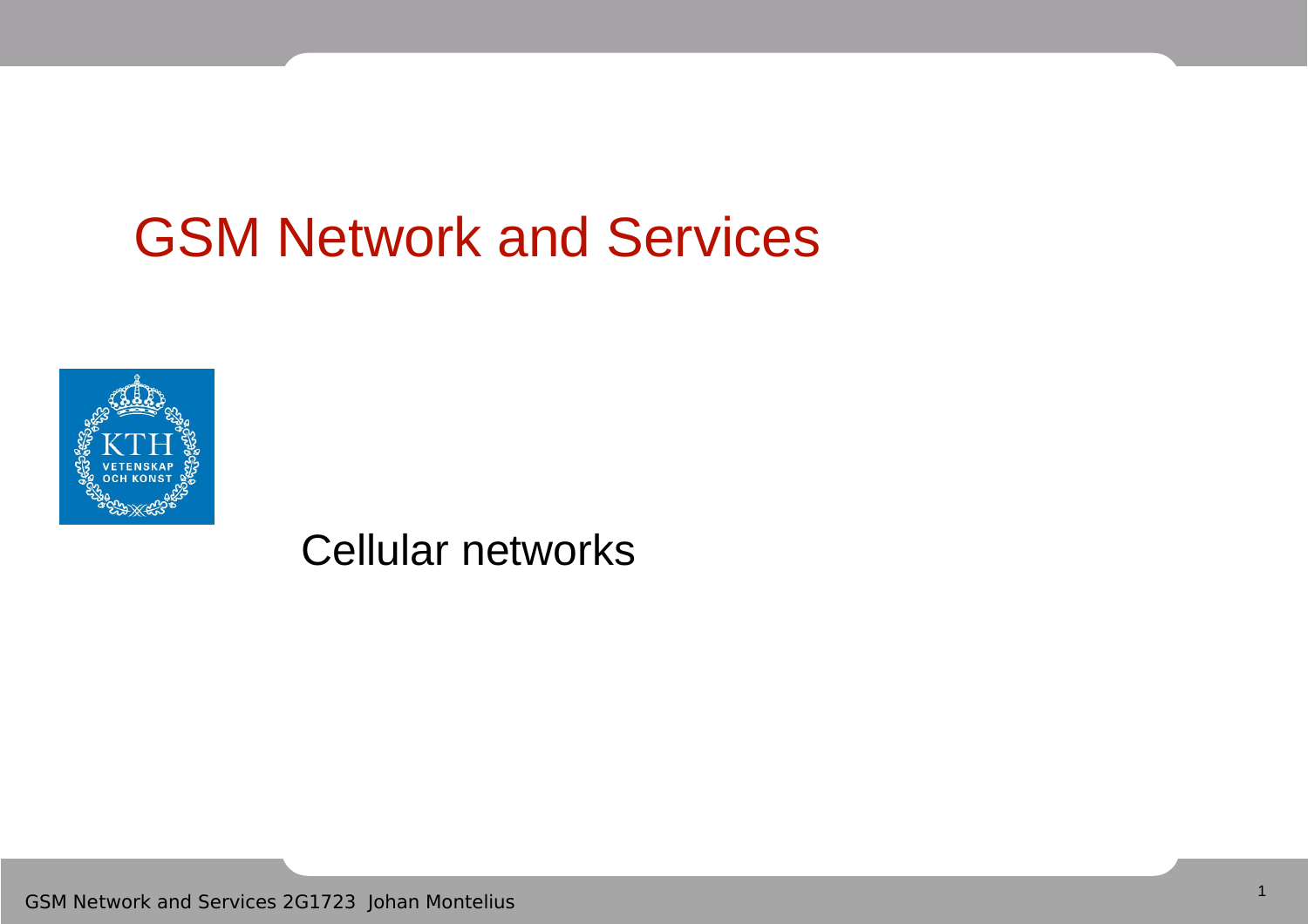### The name of the game

- The number one priority for mobile/cellular networks is to implement full-duplex voice services with wide area coverage.
- Regulations decide what radio spectrum that can be used and this becomes the most valuable resource.
- Give me four reasons why this resource must be divided; who/what is competing for the resource?

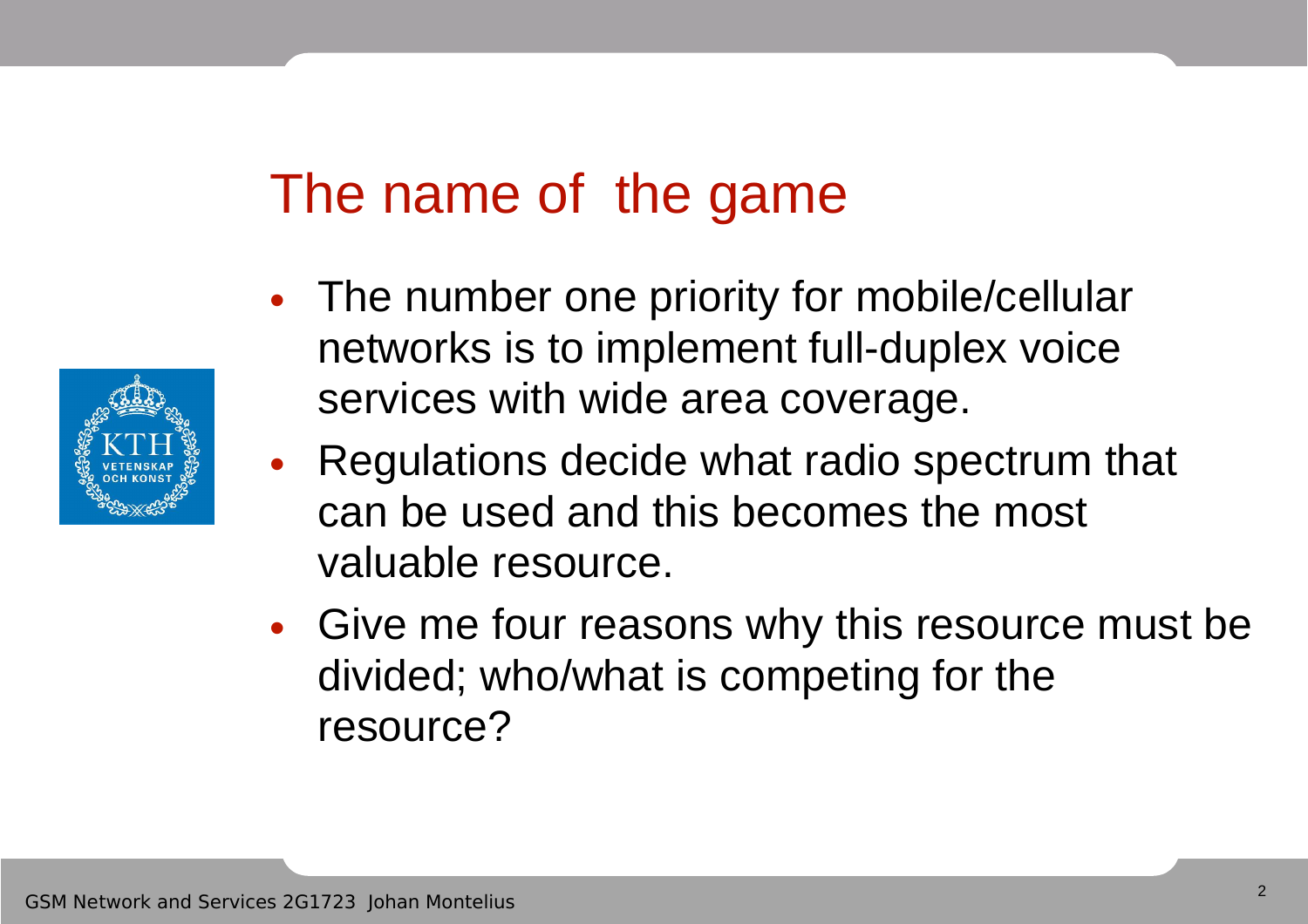## Dividing the resources

- Among operators
	- Always (sofar) done by dividing the spectrum.
- Duplex communication
	- unless it's your mother on the other end
- Multiple access
	- we are not alone
- Cellular planning
	- neighbouring cells can not use the same resources

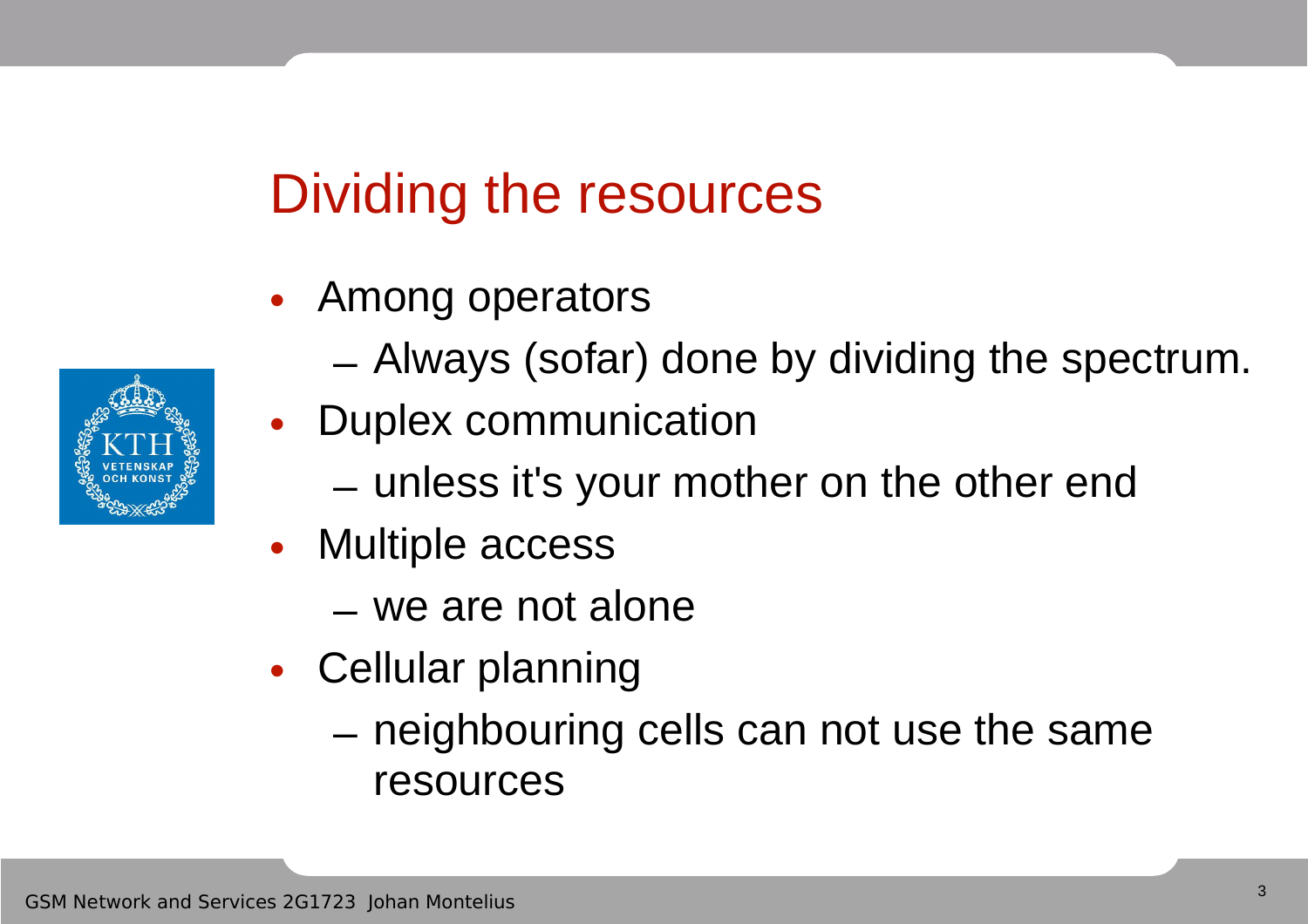### Duplex communication

- Frequency division duplex (FDD)
	- one carrier is used in the down link, another in the up-link
- Time division duplex (TDD)
	- Use the same carrier but take turn using it.
	- Requires that we can make a pause in the transmission to wait for the other party.

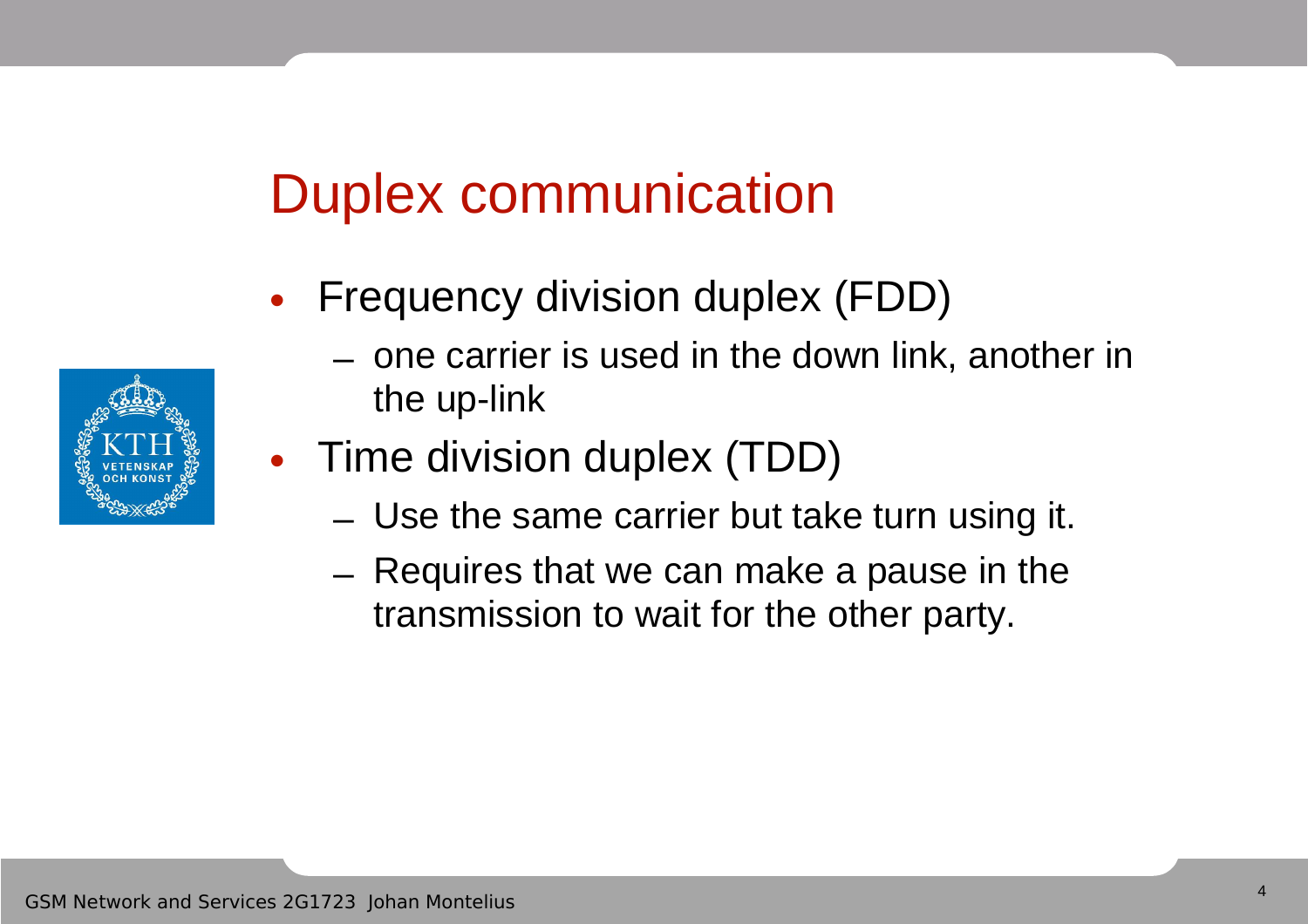### FDD is most often used

- GSM, as most mobile networks, uses Frequency Division Duplex.
- What is the advantage of FDD?
- What is the advantage of TDD?
- What systems uses TDD?

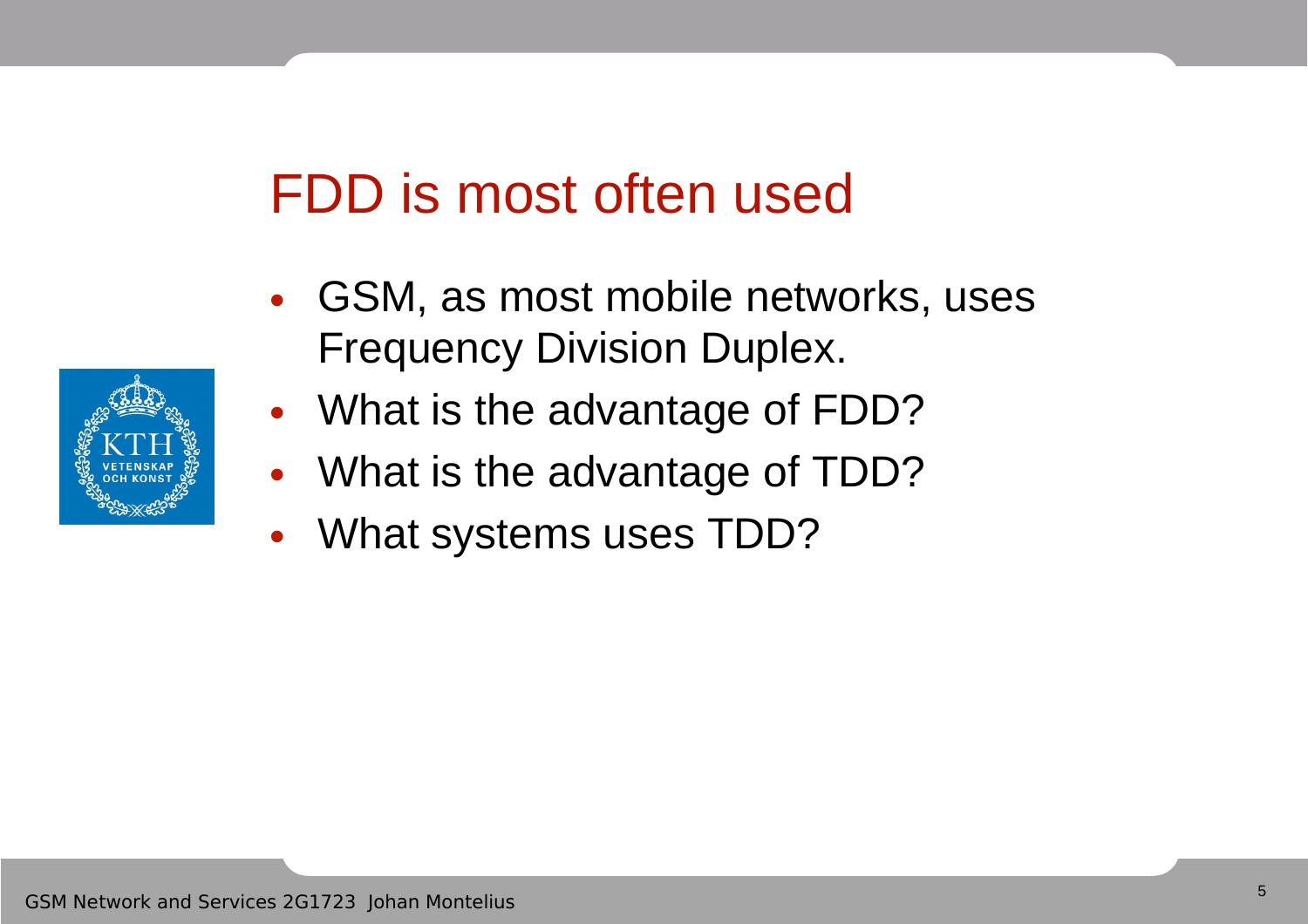### Multiple access



#### • FDMA – frequency division

– Each user is allocated one (or two for duplex) frequencies. This was the method used in the analog mobile networks. Each carrier will need its own transceiver. A carrier becomes narrow in bandwidth.

### • TDMA – time division

- Make the carrier a little bit wider and divide it into time slots. Problem, how do we keep mobiles synchronized?
- CDMA code division
	- Allocate a unique code for each connection.
- SDMA spatial division
	- Use active antennas and track each user.

GSM Network and Services 2G1723 Johan Montelius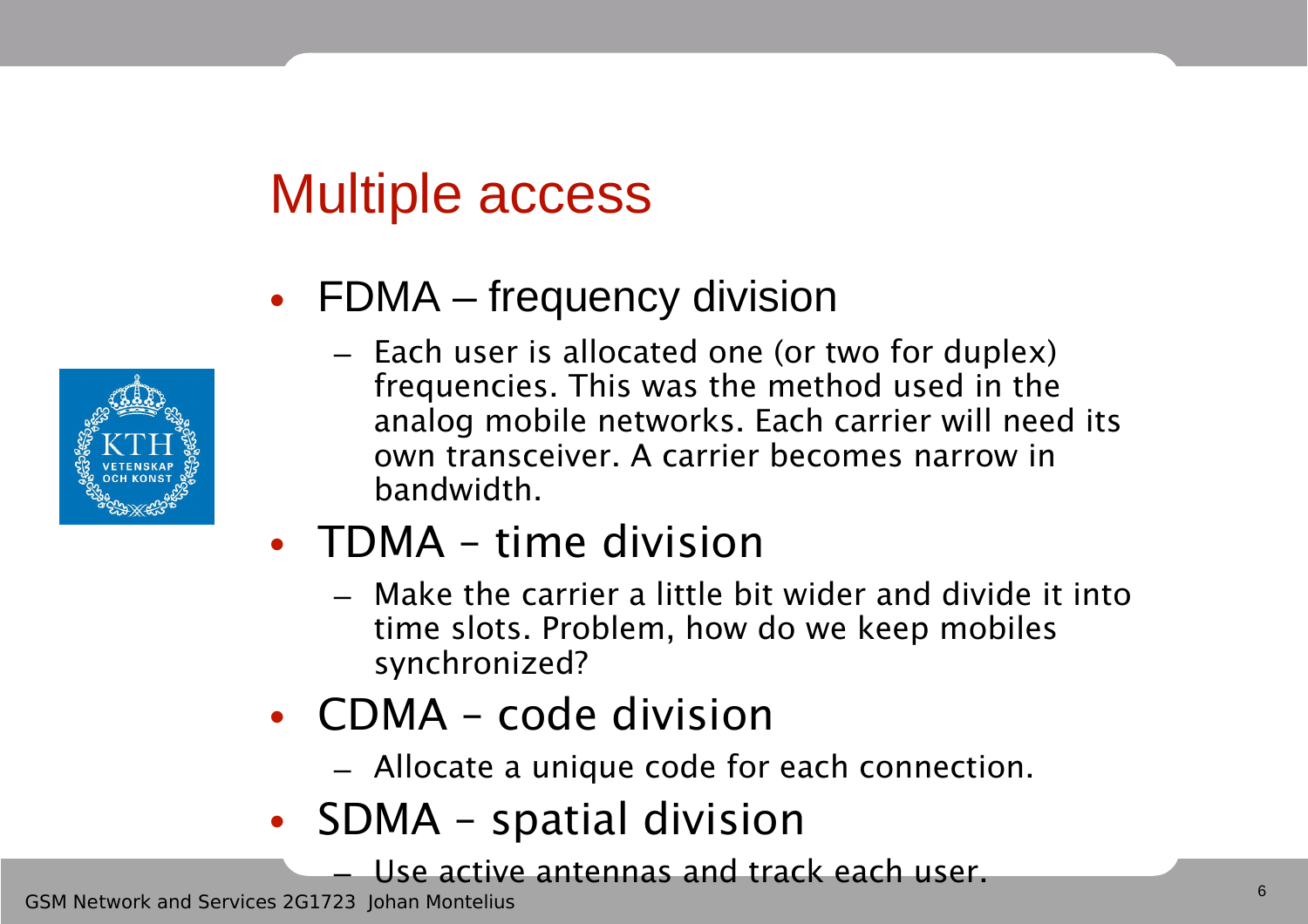# TDMA rules but CDMA is the future

- GSM and many other mobile systems uses TDMA.
- If we have a broad carrier then we need to divide it into shorter time slots.
- Shorter time slots require better synchronization.
- All 3G standards uses CDMA.
- CDMA terminals need not be as tight synchronized but has other problems.

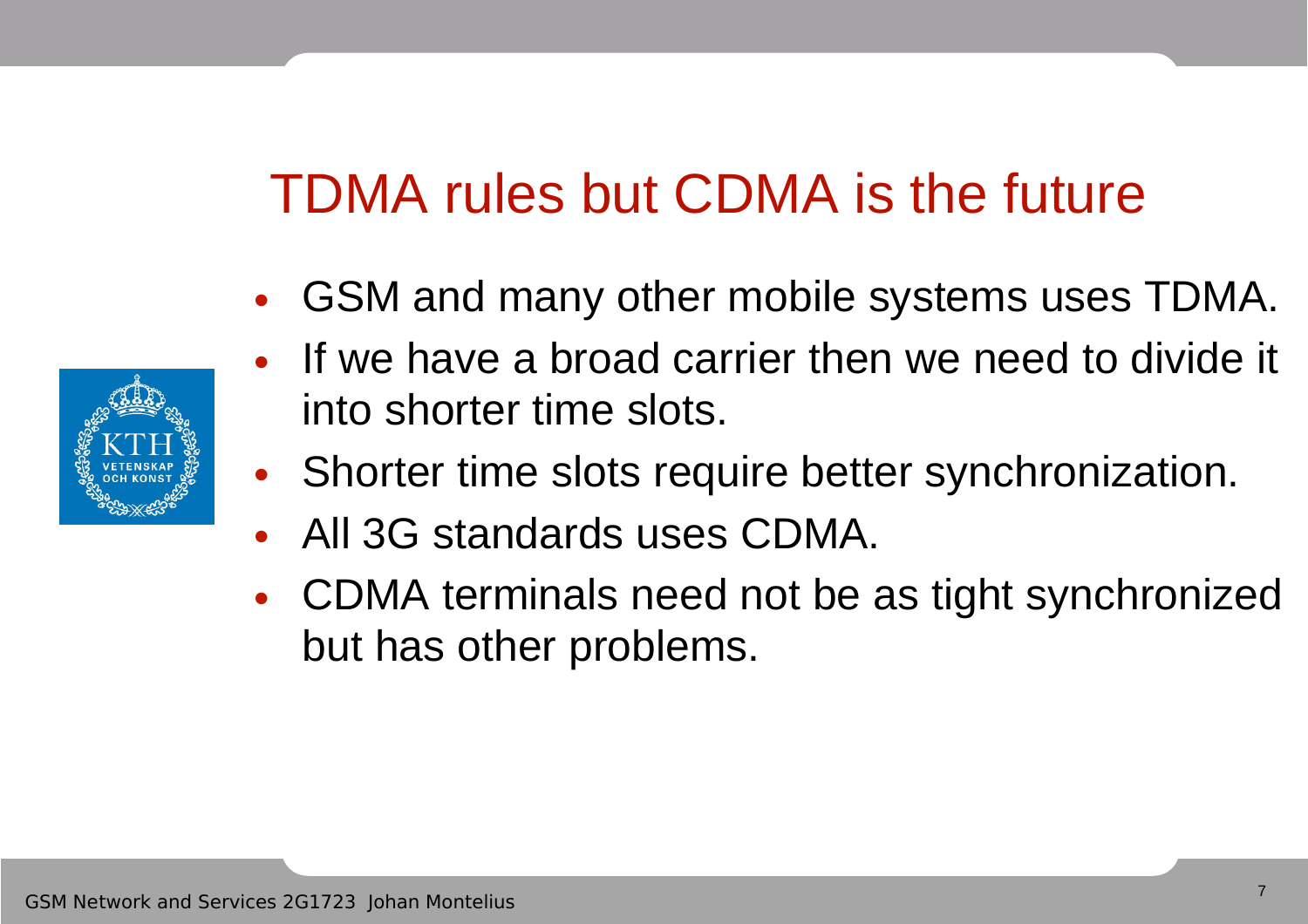### GSM multiple access

- Transmission in a carrier is divided into time slots of 0.6 ms.
- Eight time slots make up a frame so one frame last aprx for 5 ms.
- A physical channel is made up of one of the slots in each frame.
- Logical channels are then defined that uses a whole, parts of, or several physical channels.

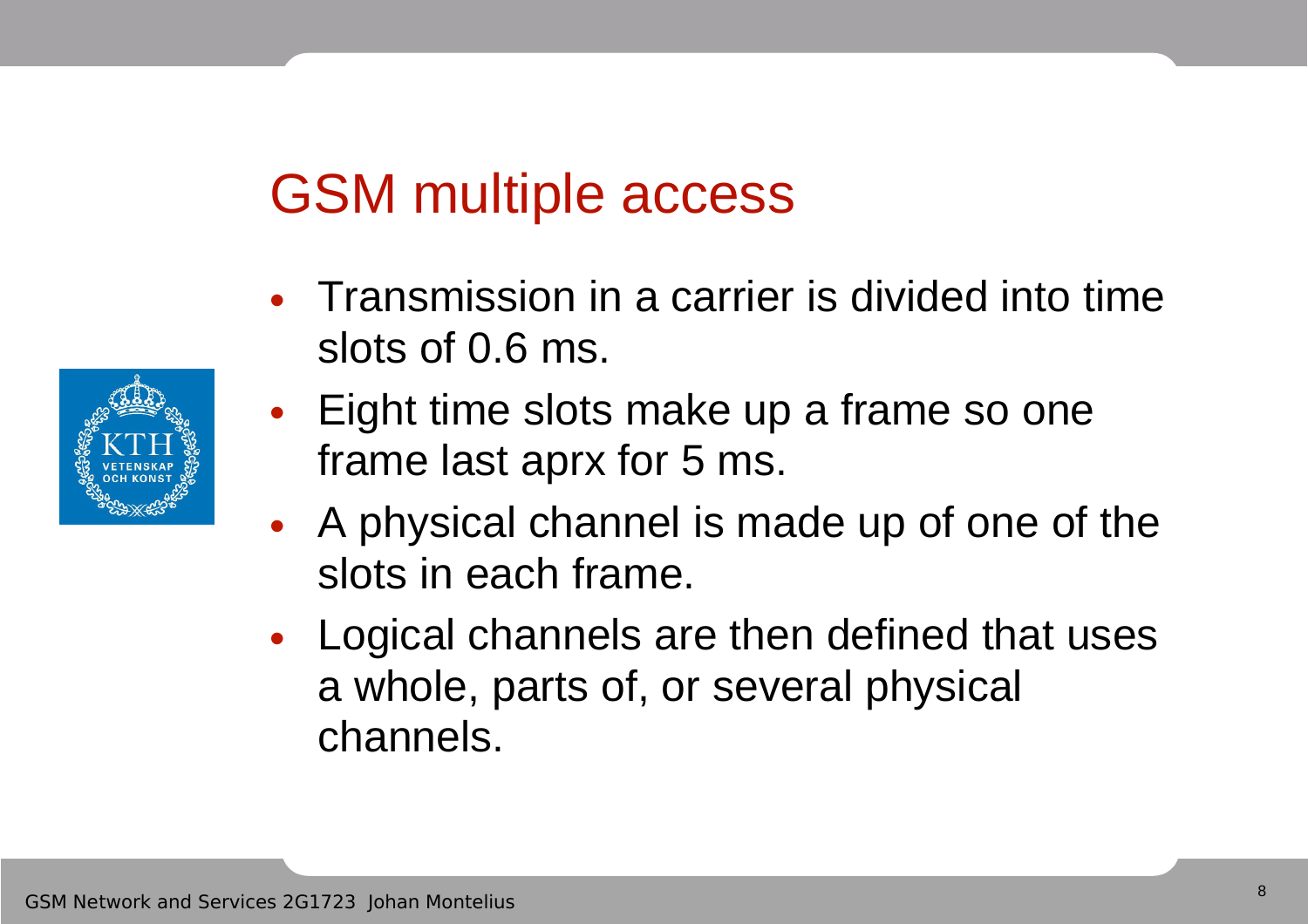### The GSM time slot

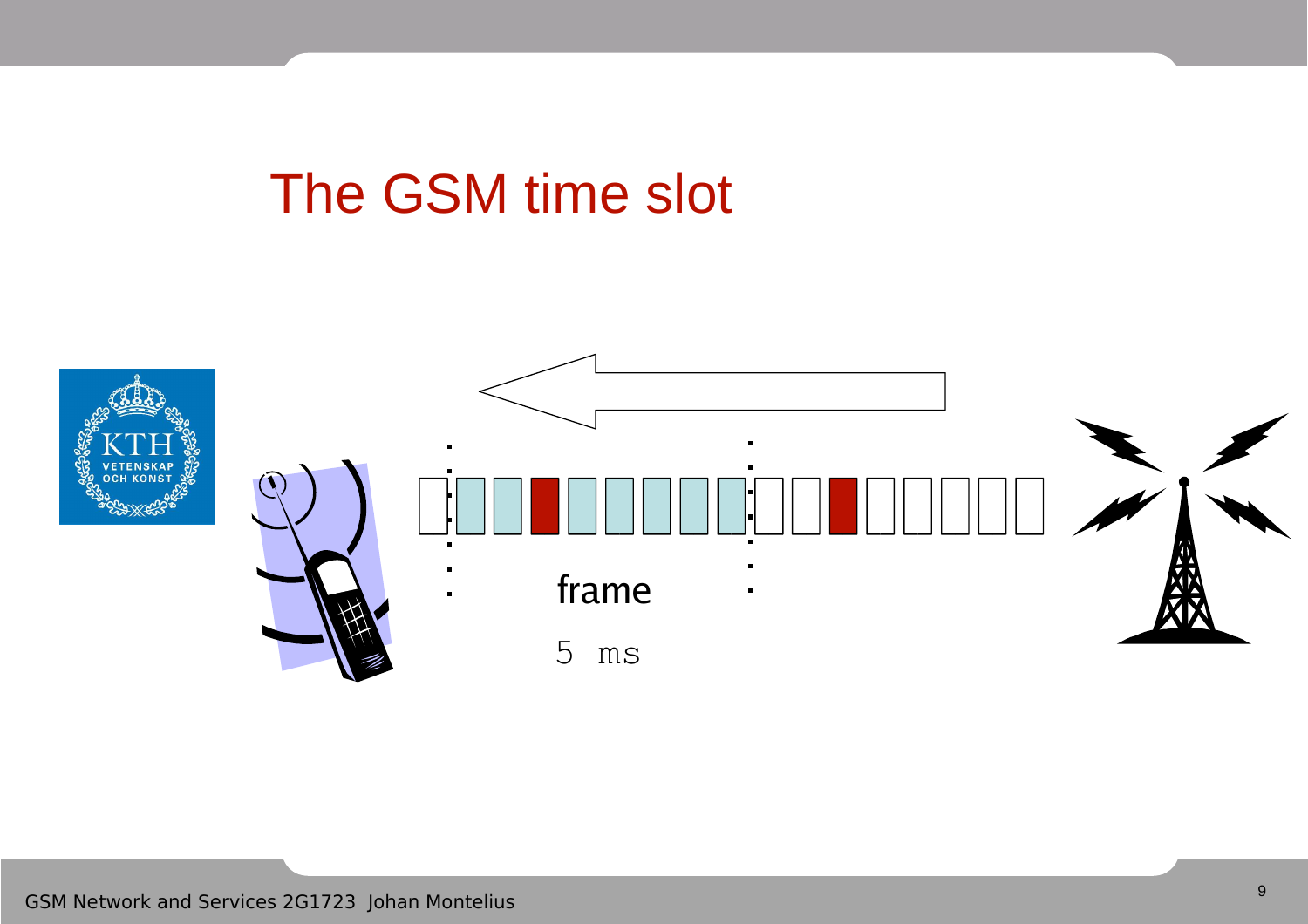### Cellular network

- Frequency planning
	- Each cell will use a different set of frequencies.
- Code planning
	- Each cell will have different set of codes.
- Time planning
	- Never heard of?

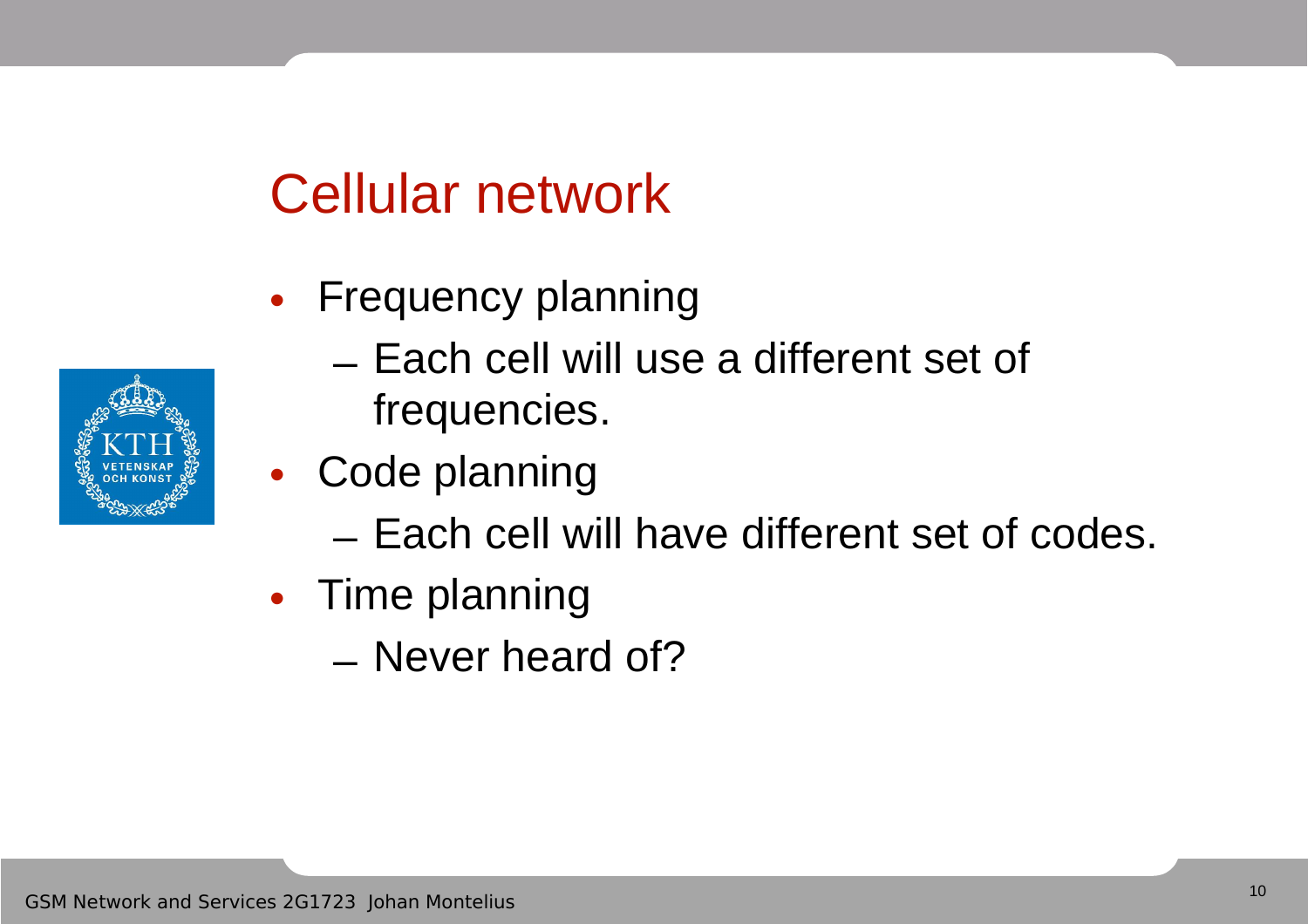# GSM





- Frequency division for cell planning.
- Frequency division for duplex communication.
- Time division for multiple access.
- WCDMA
	- Code division for cell planning.
	- Frequency division for duplex communication.
	- Code division for multiple access.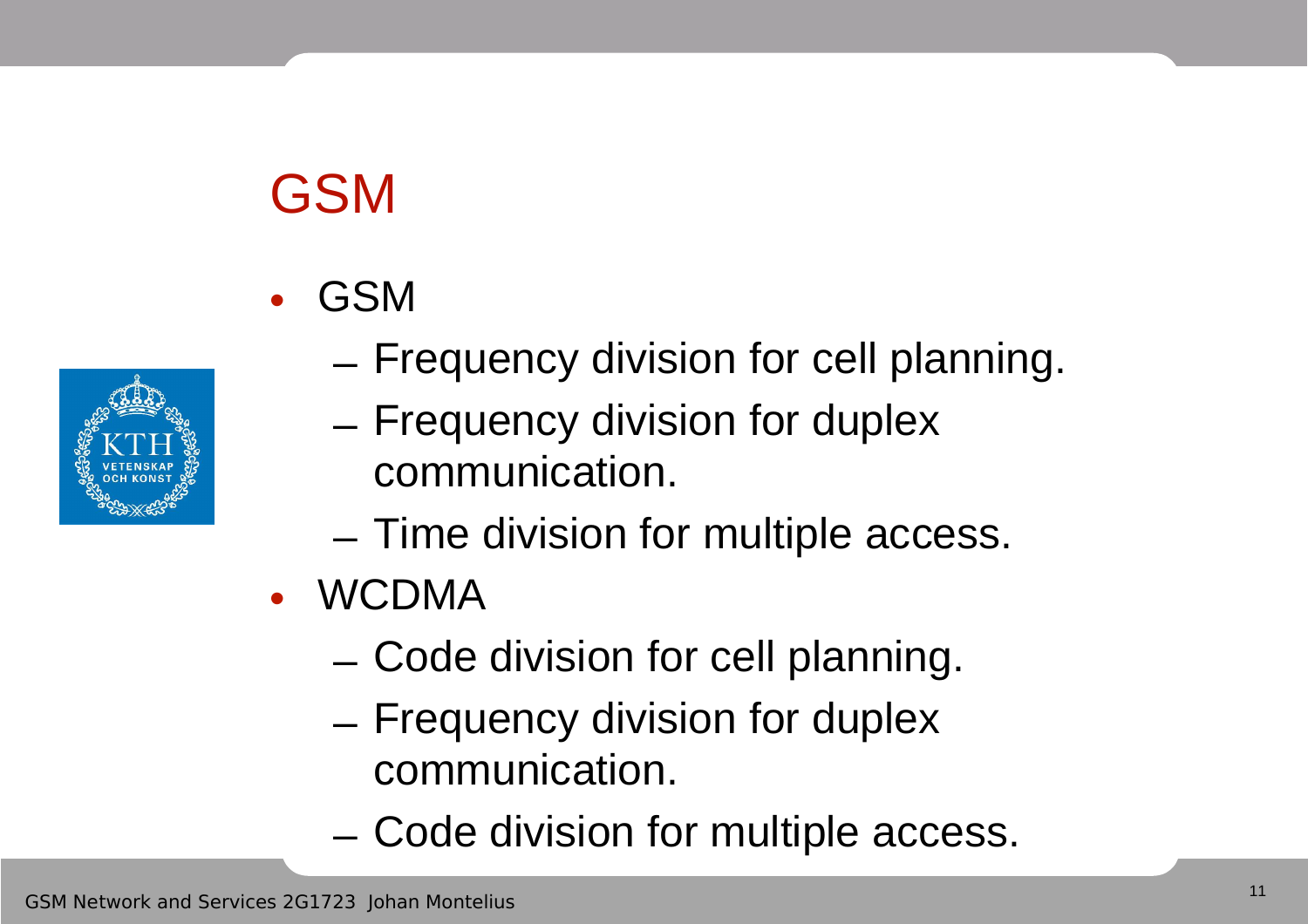### Frequency planning

- Since cells are more or less close to each other there is not perfect solution.
- Cells will always interfere with each other even if they are not immediate neighbors.
- How many cells must we consider when we do our planning?
- How many closest neighbors do we have?

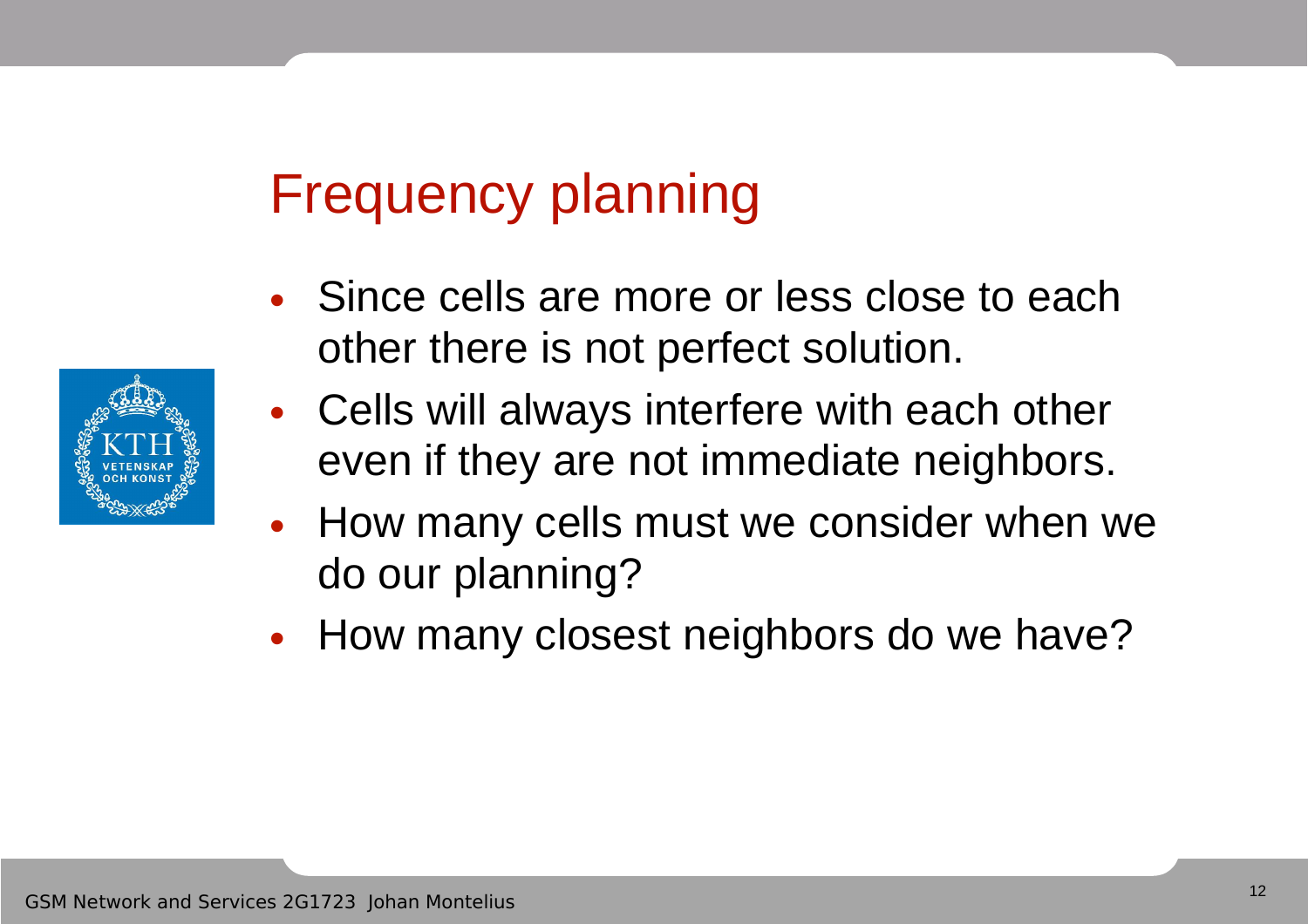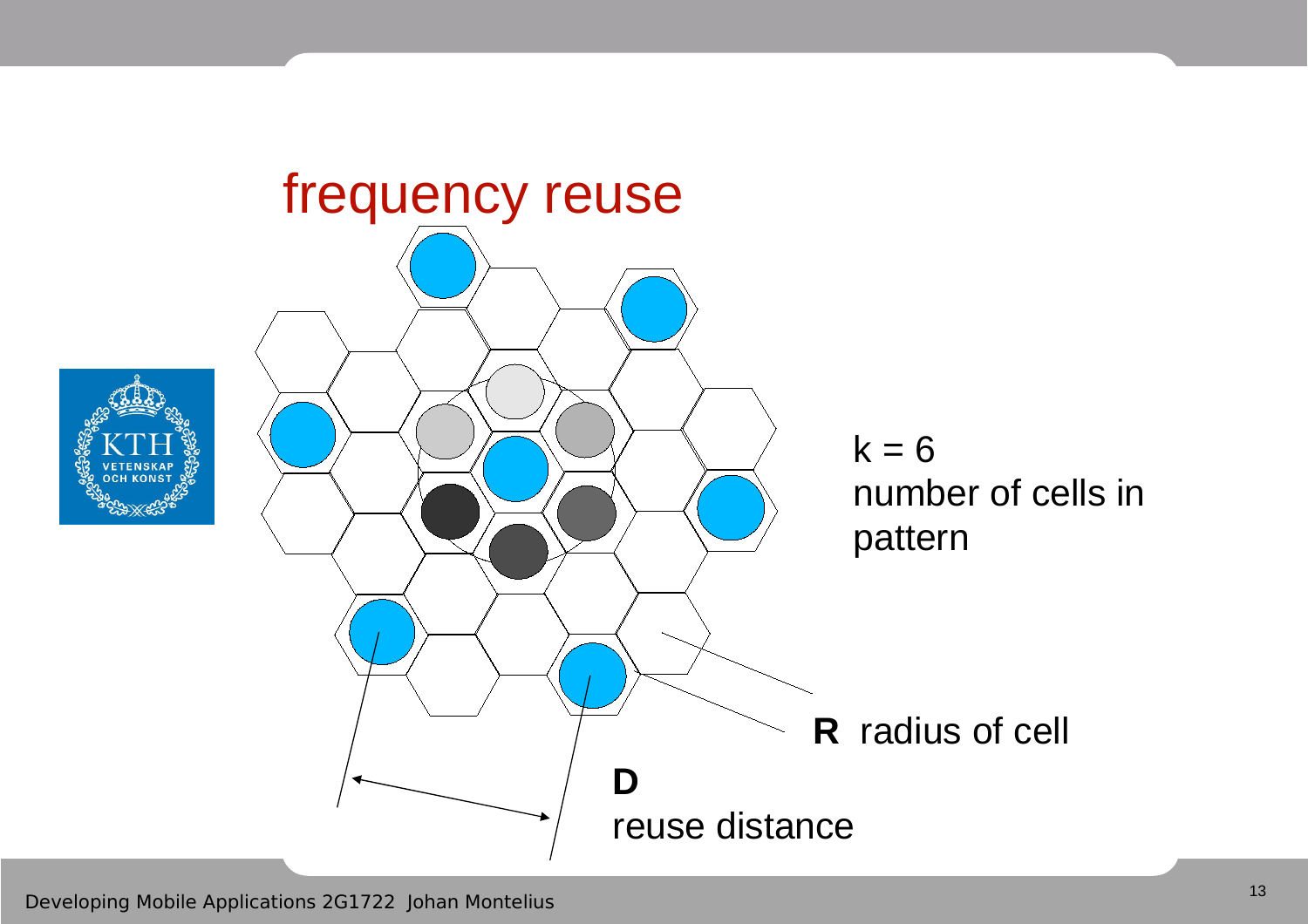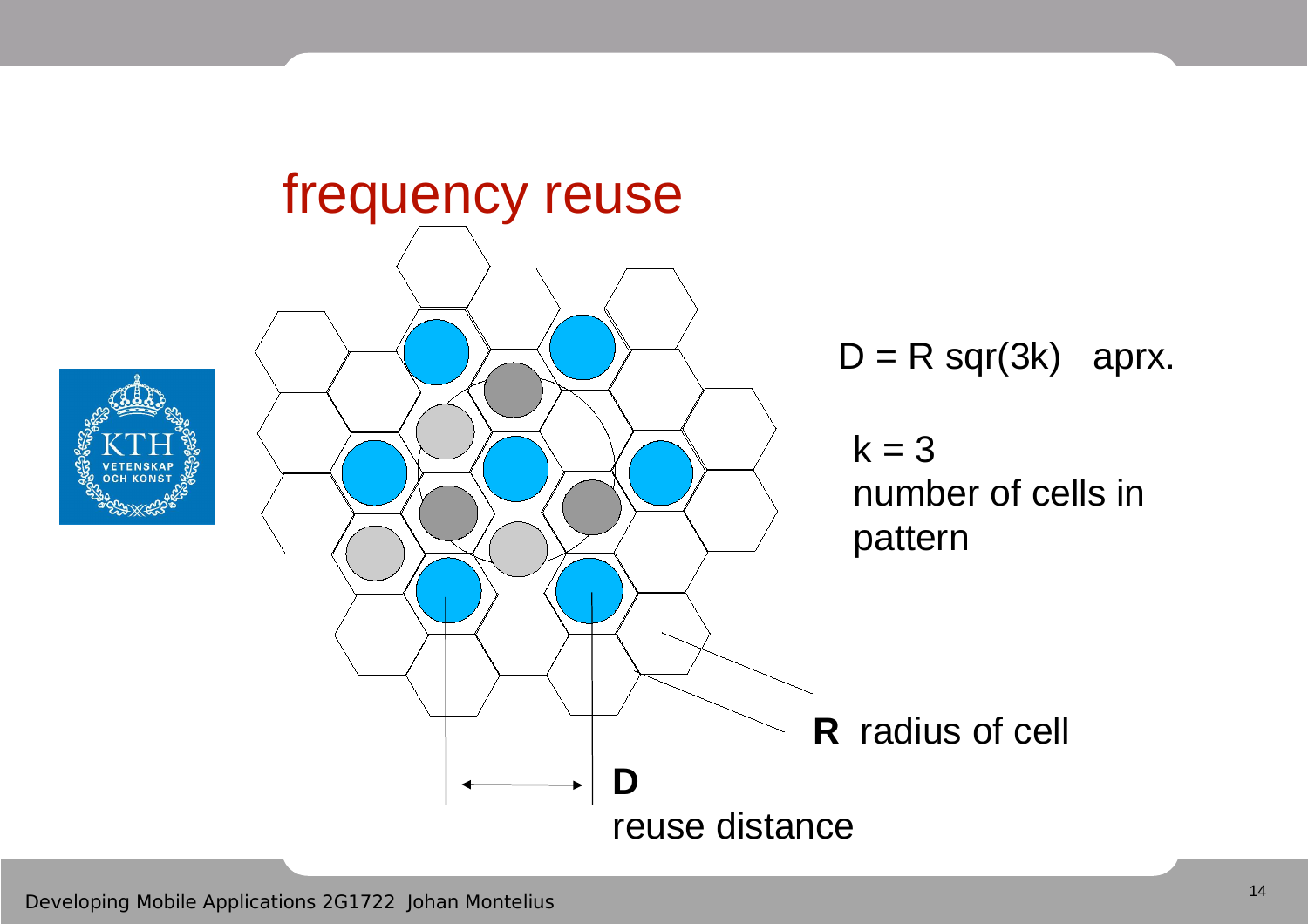### Interference from neighbors

- The only (almost) noise we have to consider comes from interfering base stations.
- If we want to reduce interference from neighbors we need to increase the D/R ratio.
- If  $D = R$  sqr(3k) then sqr(3k) should be big, that is increase k!
- If we need a C/I ratio of 18dB then we need  $k > 6$ .

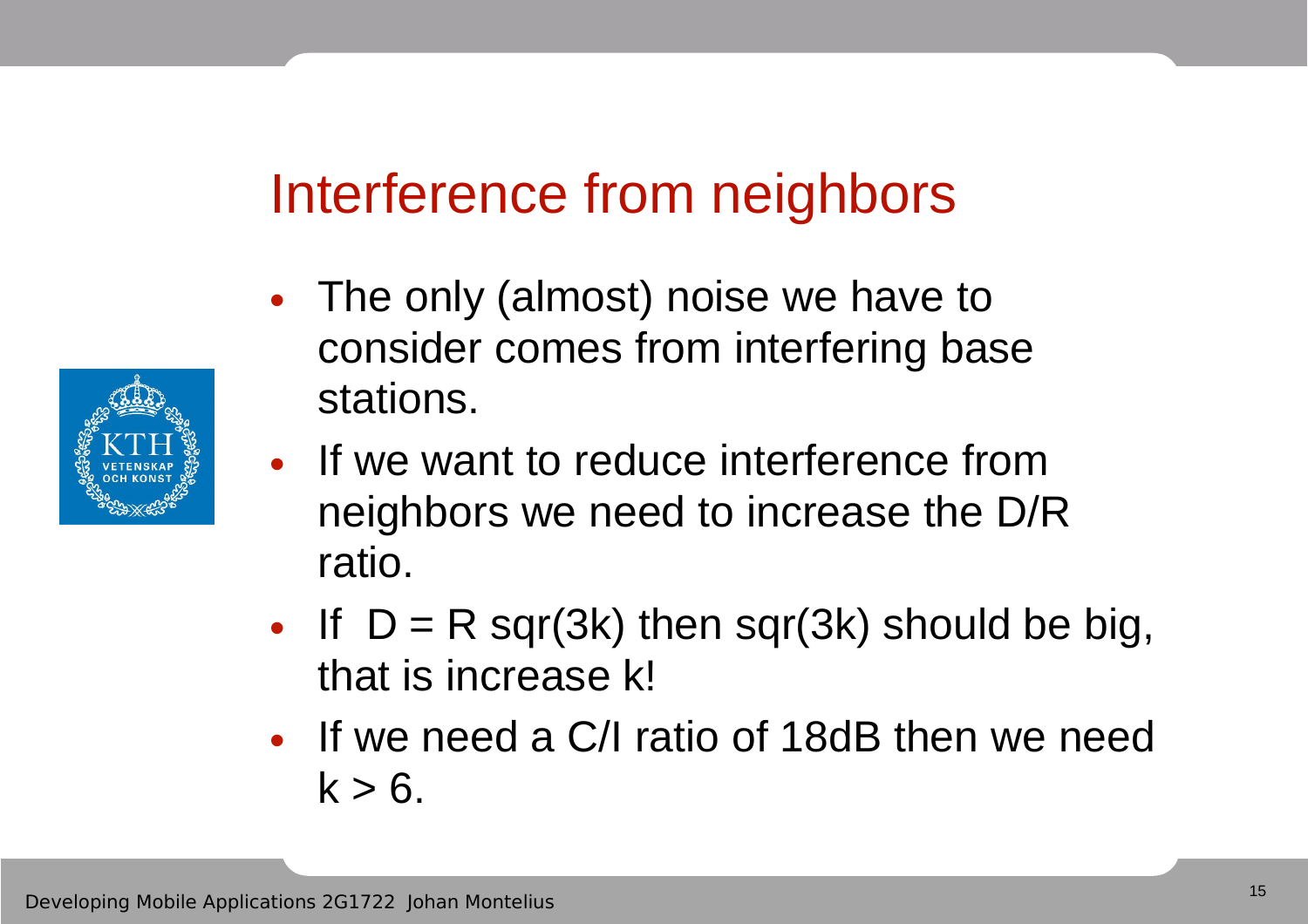### GSM frequency reuse

- In GSM networks a frequency reuse pattern with k  $= 3, 7$  or 12.
- In the 900-band, which is 2x25MHz wide, we can have 124 carriers. If these are divided into groups of 12 frequencies we can have 10 groups.
- One cell can thus be covered by 10 carriers.
- Each carrier can have 8 connections thus a maximum of 80 calls in an area covered by a cell.

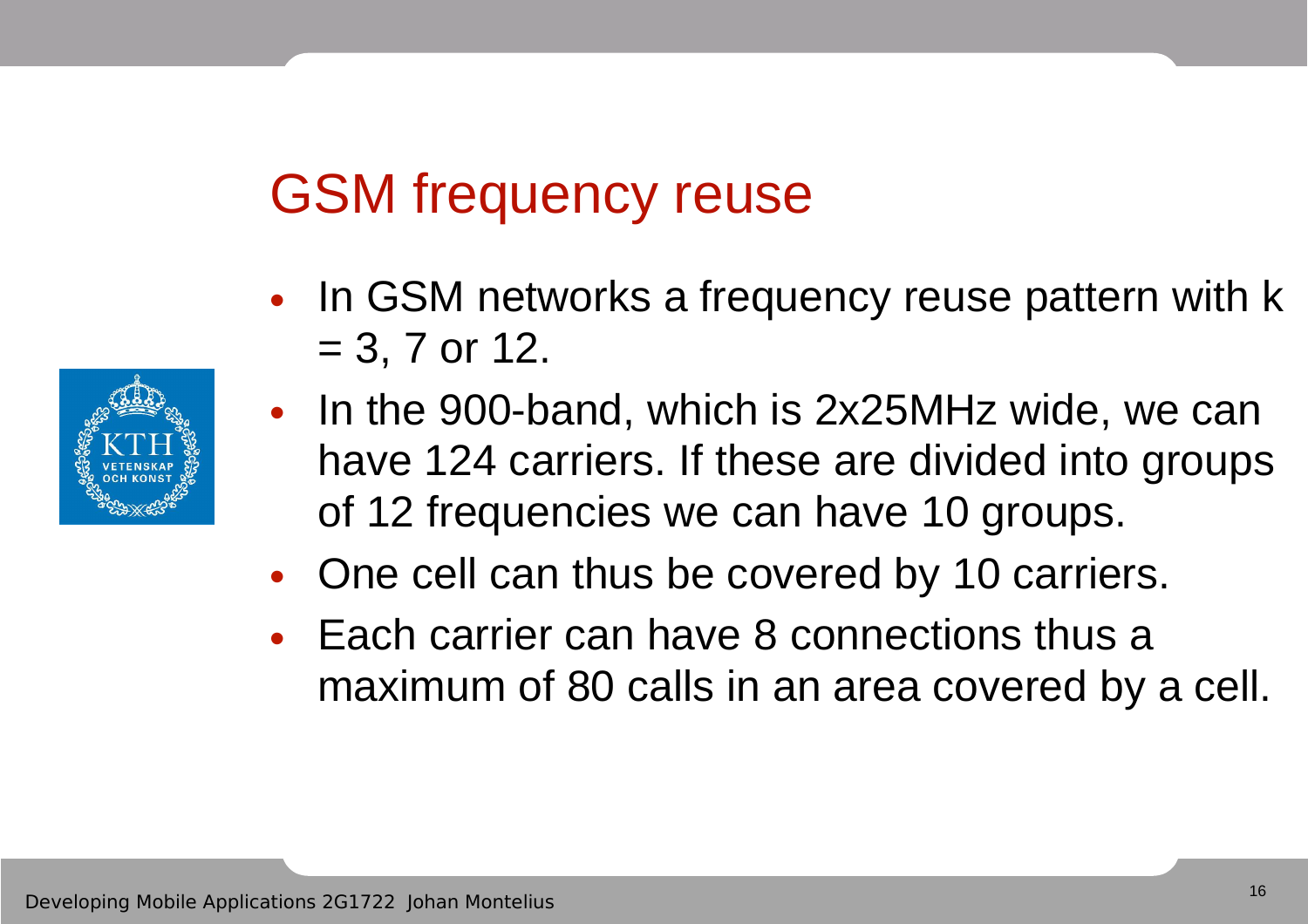### More consequences

- If we only have 10 groups and we have three operators each operator will have three groups.
- We can have a maximum of ten operators but then no operator would be able to cover any are with more than one carrier.
- To increase the overall capacity we need to make cells small. We still have a maximum number of carriers in a cell but if the cell is small the total capacity increase.

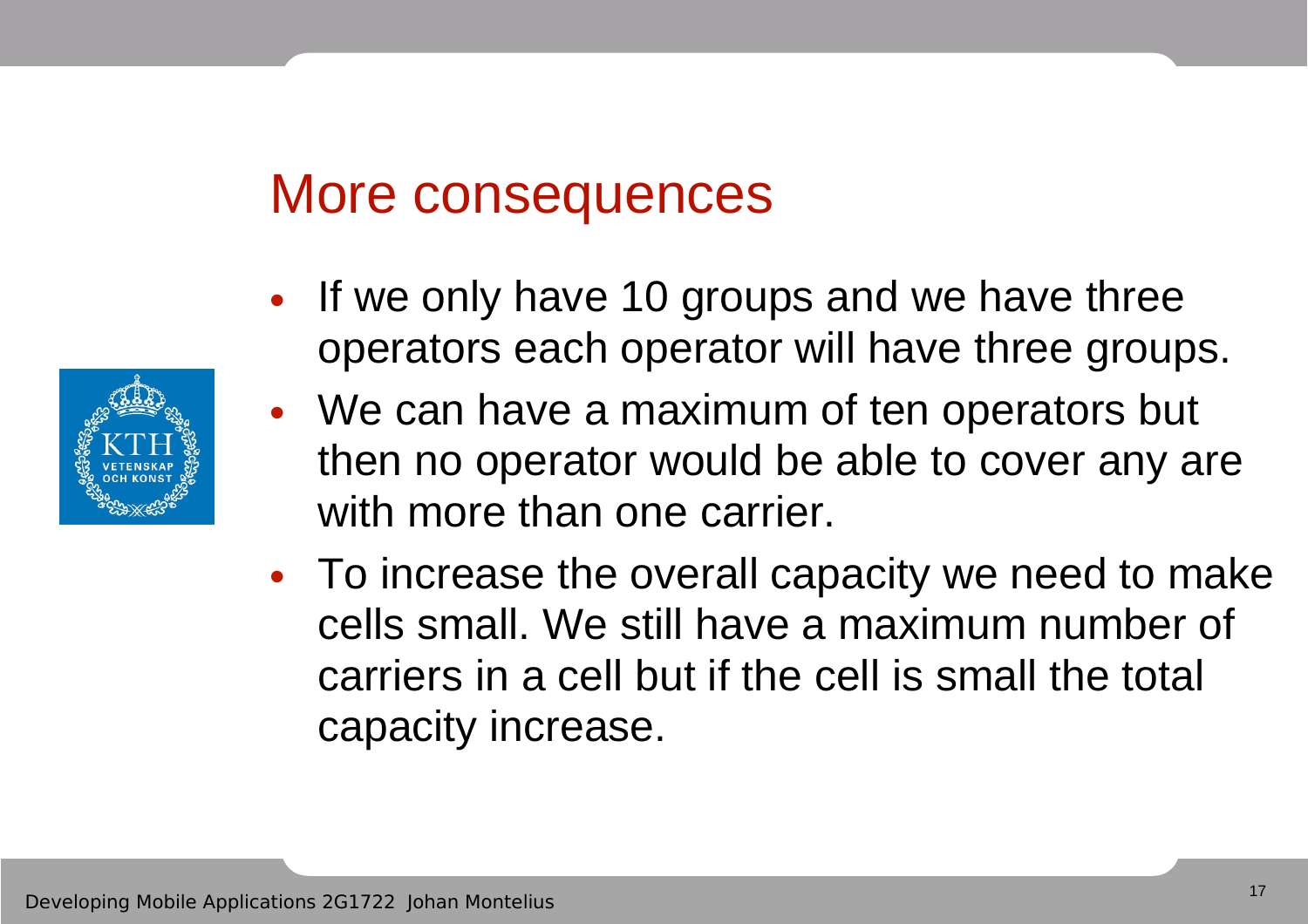### 4/12 resuse pattern

- Four base stations.
- Each base station has three antennas and serve three cells.
- In total 12 frequencies.
- Note: the base station is located in the intersection of three hexagons.



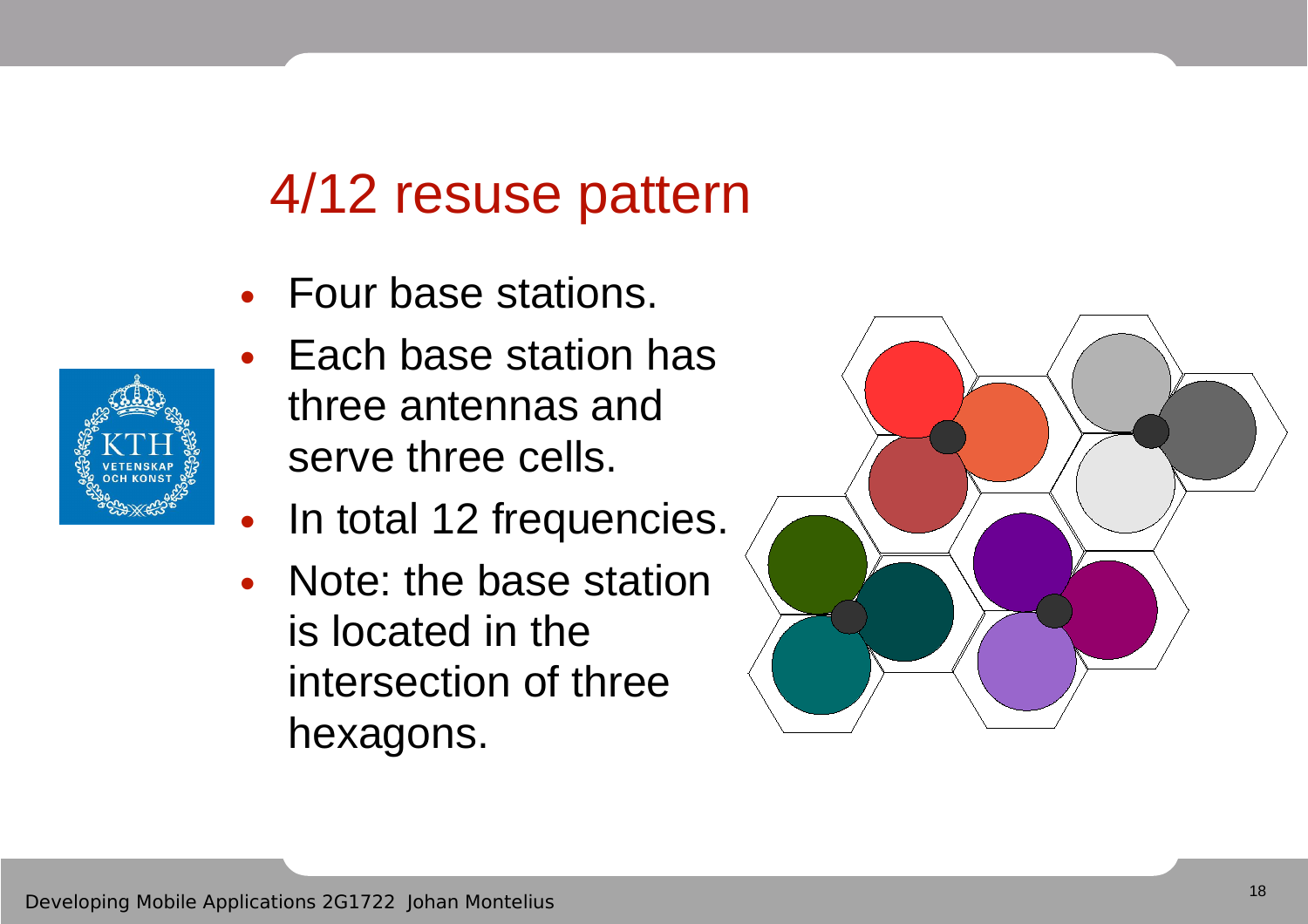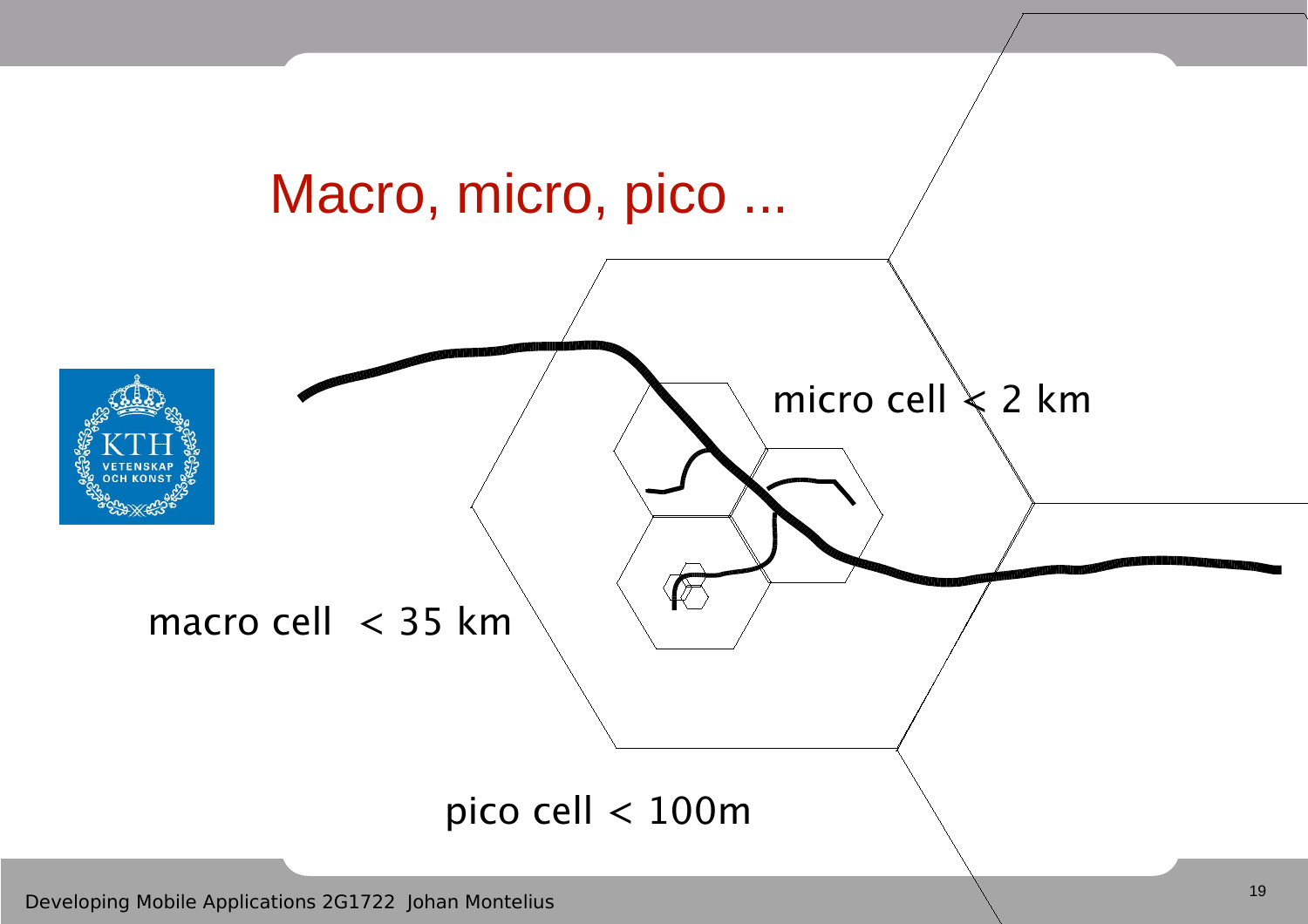### Who should use what

- Fast moving mobiles such as cars, trains etc should avoid using micro cells since they would have to change cell more often.
- Slow moving mobiles should use micro or pico cells to leave room in the macro cell for faster mobiles.

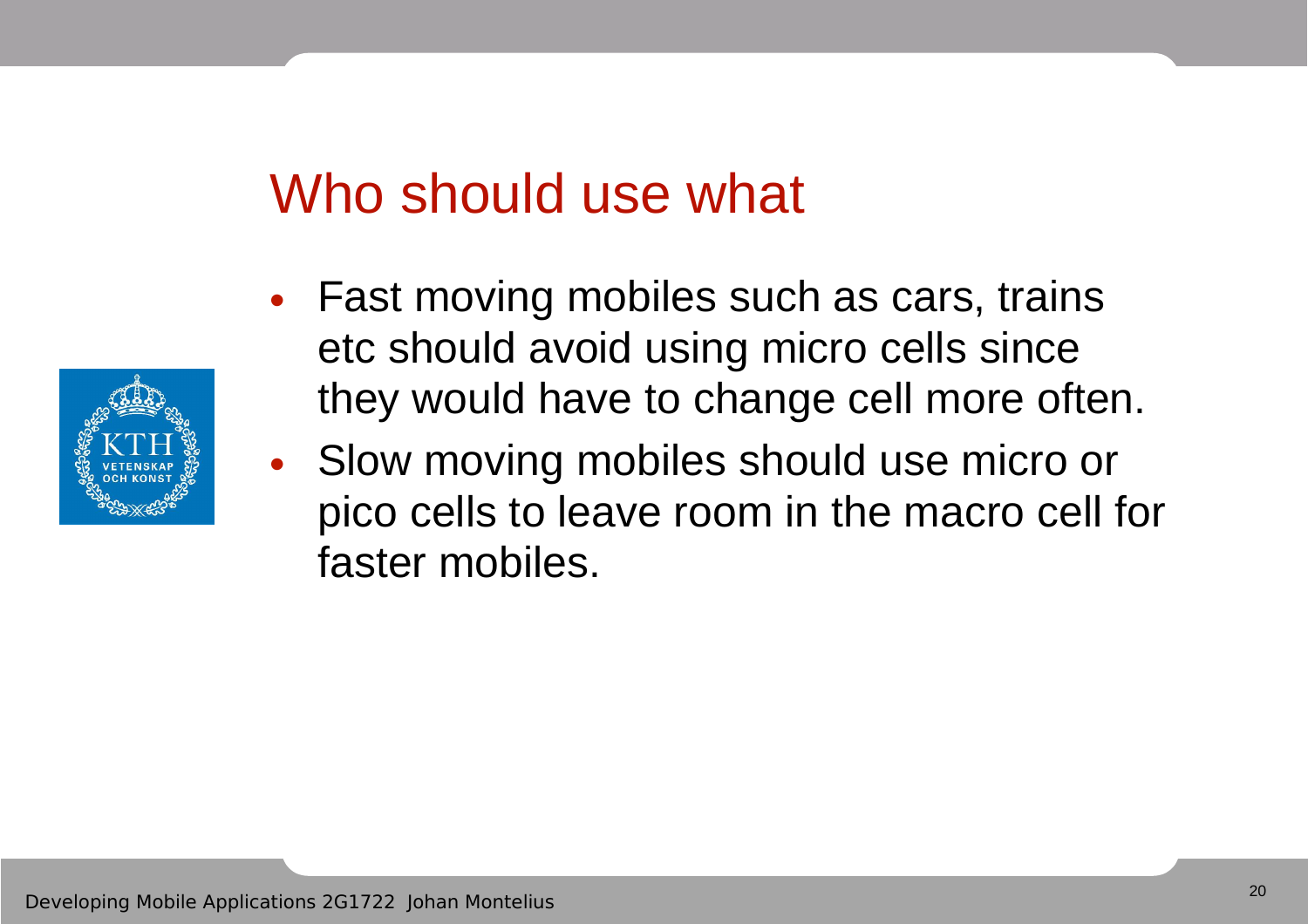### Remember the frequency group

- If you only have one frequency group you can not build a macro and micro layer.
- One size fits all not.
	- Large cells: total capacity will be low.
	- Small cells: fast moving mobiles would have to do frequent handovers.

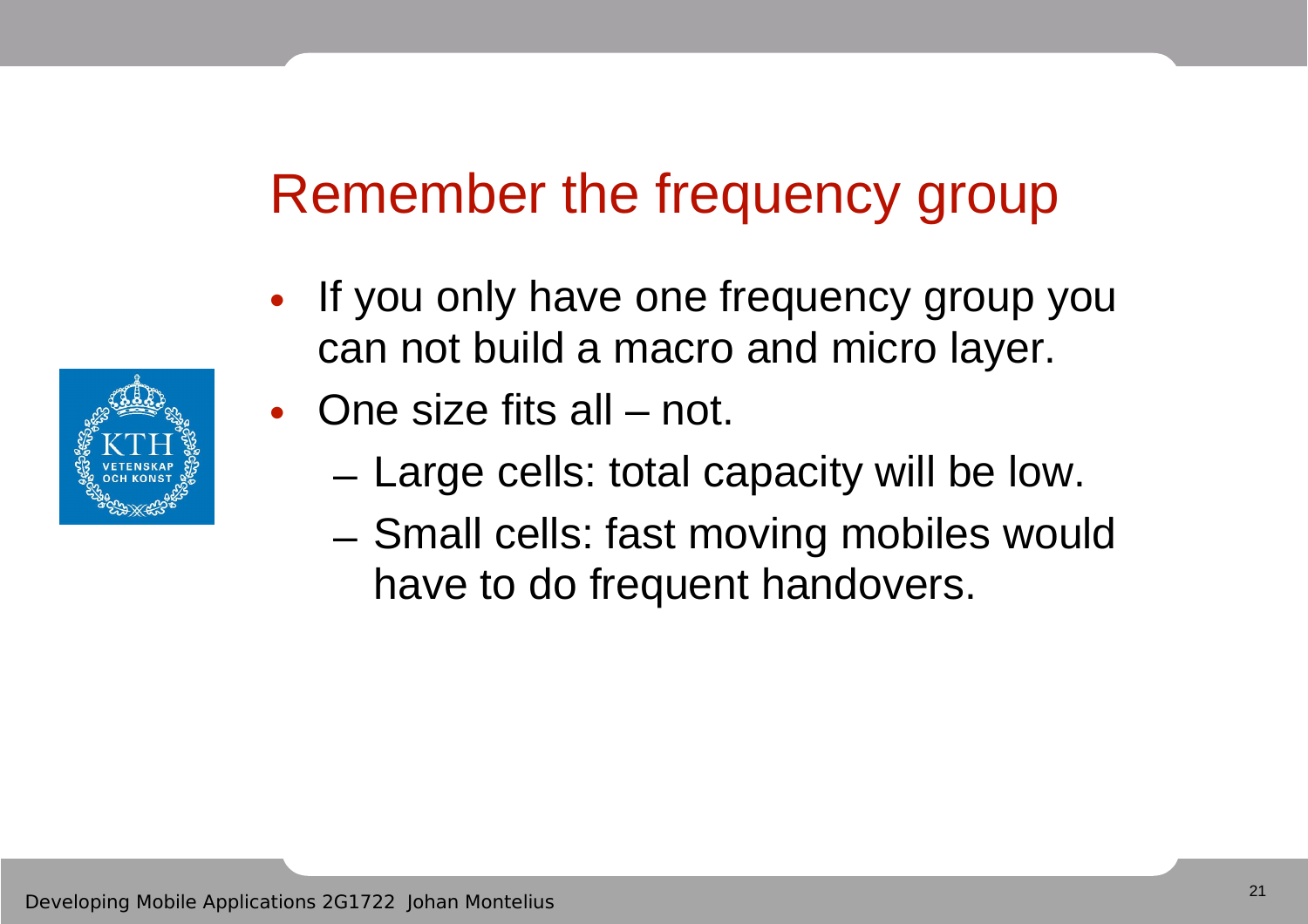### How do we find a mobile

- Solution one: let the mobile report to the network as soon as it enters a new cell.
- Solution two: let the network page the mobile if it needs to know its location.
- The compromise: divide the network into *location* areas consisting of a set of cells.
- As a mobile enters a location area it will update the network. If the network needs to know the exact location it will page in all cells in the location are.

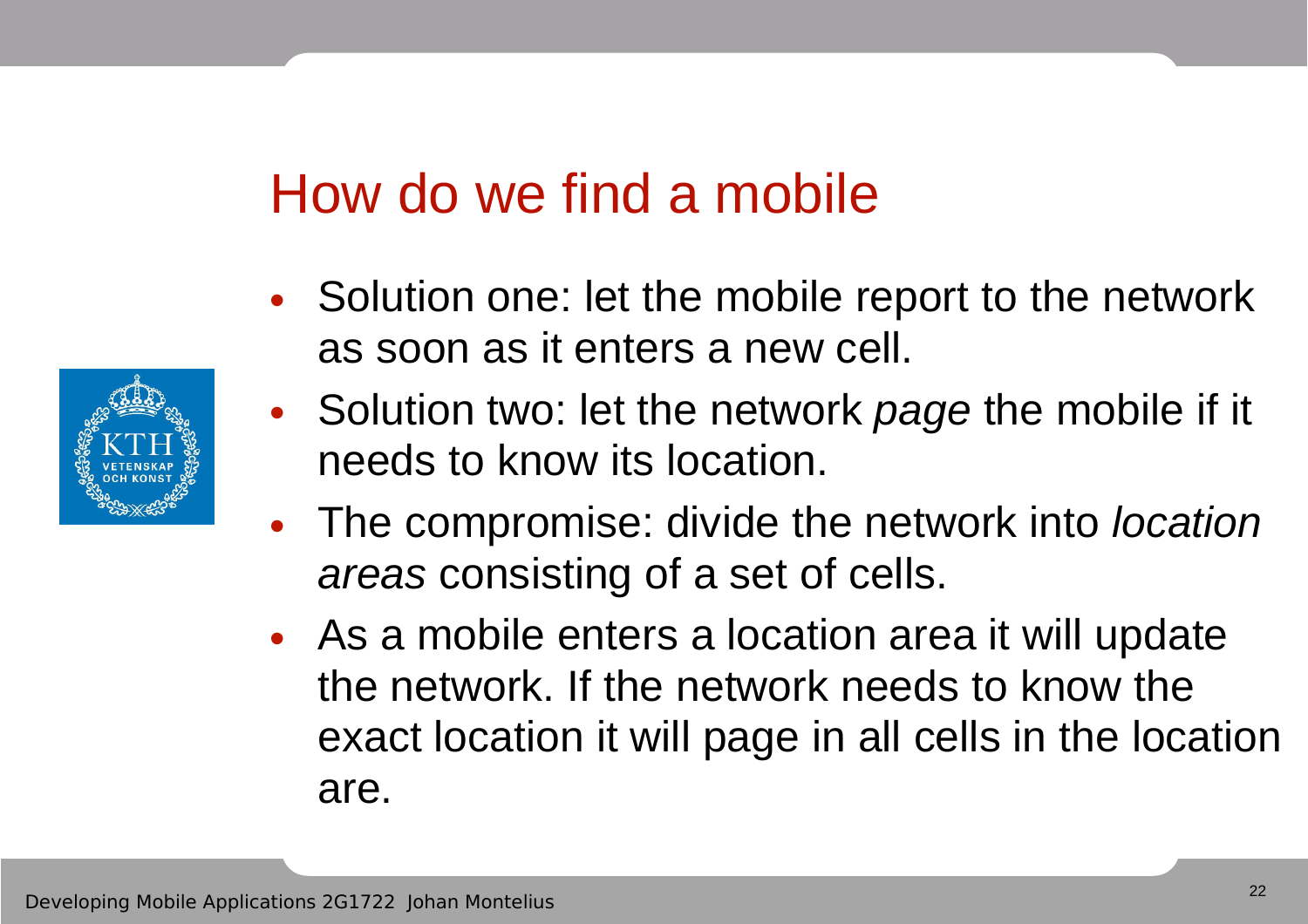### Location Areas